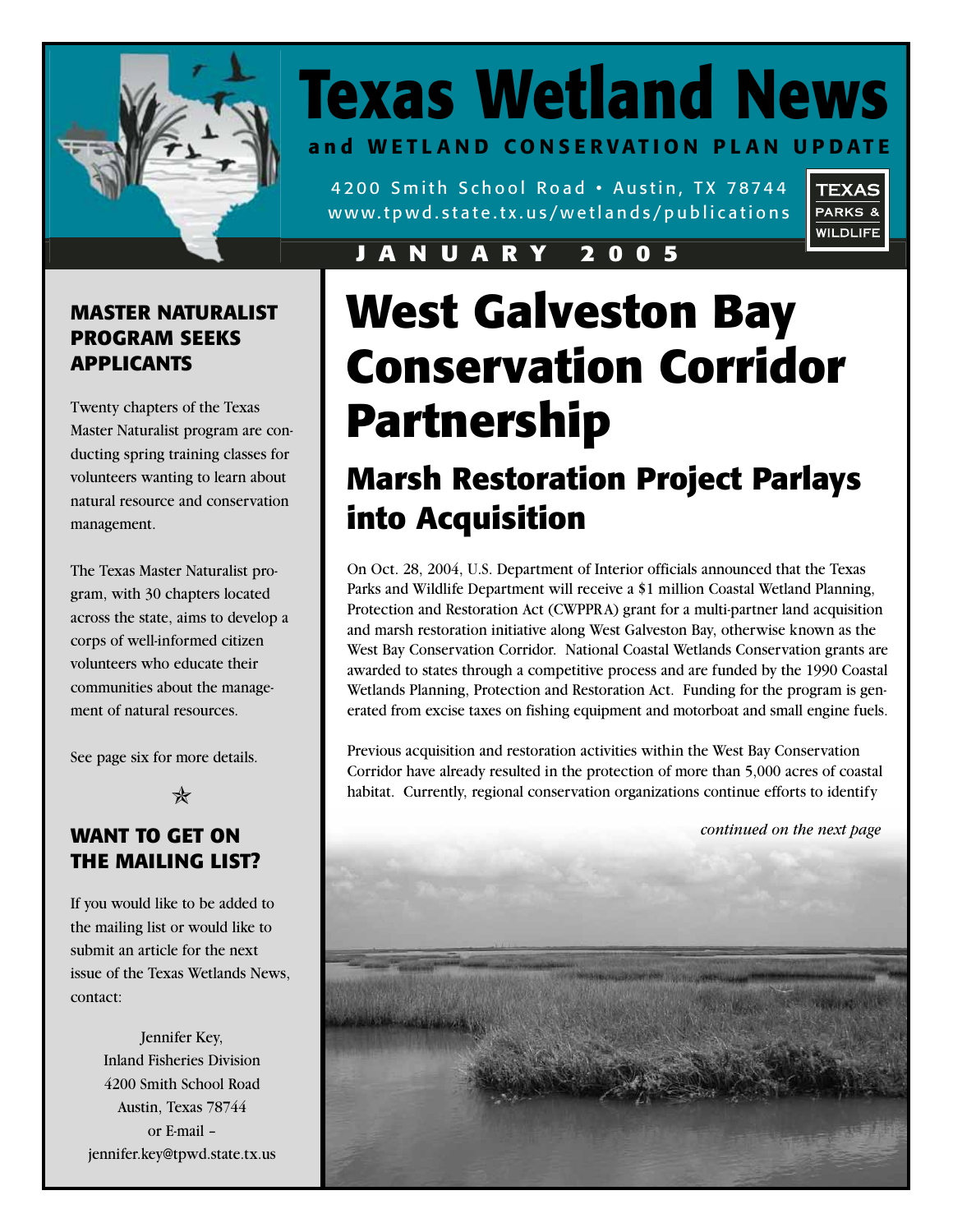### **West Galveston Bay Conservation Corridor Partnership, continued**

and acquire land tracts of significant habitat value. Among the areas previously identified as critical habitat, a large undivided tract of Hitchcock Prairie property south of the retired blimp base had received considerable attention from Galveston Bay stakeholder groups and resource agencies.

A 3,000-acre tidal marsh and a coastal tallgrass prairie wetland/upland complex, the Hitchcock Prairie property contains estuarine marsh, prairie depressional wetlands, upland prairie, shallow open water flats, pimple mounds and intermound flats that are indicative of coastal tallgrass prairie.



Due to burning of the tract by a former owner, the invasive Chinese tallow tree (*Sapium sebiferum*) is only moderately established on the site, which was identified for acquisition due to its availability, diversity and quality of habitat.

This summer, an additional \$1 million in federal funding to support this acquisition

Chinese tallow

was requested by project partner SCENIC GALVESTON, Inc., an all-volunteer local land trust and conservation service organization, for consideration by the North American Wetland Conservation Act Council (USFWS). On Dec. 7, 2004, the NAWCA Council met and selected the West Bay Conservation Corridor – Hitchcock Prairie project for funding, pending final approval by the Migratory Bird Conservation Commission in March 2005. After acquisition is complete, SCENIC GALVESTON (SG) will hold and manage the entire 3,000-acre tract. As with SG's previous 900-acre John O'Quinn I-45 Estuarial Corridor and 1,500 acre Virginia Point Peninsula Preserve properties, Hitchcock Prairie will be permanently deed restricted for habitat conservation and compatible public use. A thirdparty conservation easement may also be placed on the property to amplify its permanent protection.

Partners in the project now include Texas Parks and Wildlife Department, U.S. Fish and Wildlife Service, SCENIC GALVE-STON, Inc., Galveston Bay Estuary Program, the Galveston Bay Foundation, Trust for Public Land, Harborwalk-Watkins Properties and The Nature Conservancy of Texas.



*In this aerial photo, Scenic Galveston's current holdings of O'Quinn Corridor and Virginia Point Peninsula Preserve Complex are located to the east. Pierce Marsh is center, and will provide the restoration project match for Hitchcock Prairie (located farthest west on the photo), the 3,000 acre target acquisition of current CWPPRA and NAWCA initiatives.*

A unique feature of the West Bay Conservation Corridor project has been the inclusion of a private local development interest as a key project partner. Last winter, Harborwalk-Watkins Properties approached the Galveston Bay Foundation (GBF) about a collaborative marsh restoration project. Construction at their Harborwalk canal housing development (the pre-existing site formerly known as Flamingo Isle) was moving forward and they had reached a crossroads with project dredge material: either dispose of it within a spoil cell along the inter-coastal waterway or investigate a beneficial use for the sediment. Through discussion with GBF staff and board members and federal and state agencies (TPWD, USFWS, NOAA-NMFS), a plan emerged designating the Harborwalk-Watkins Properties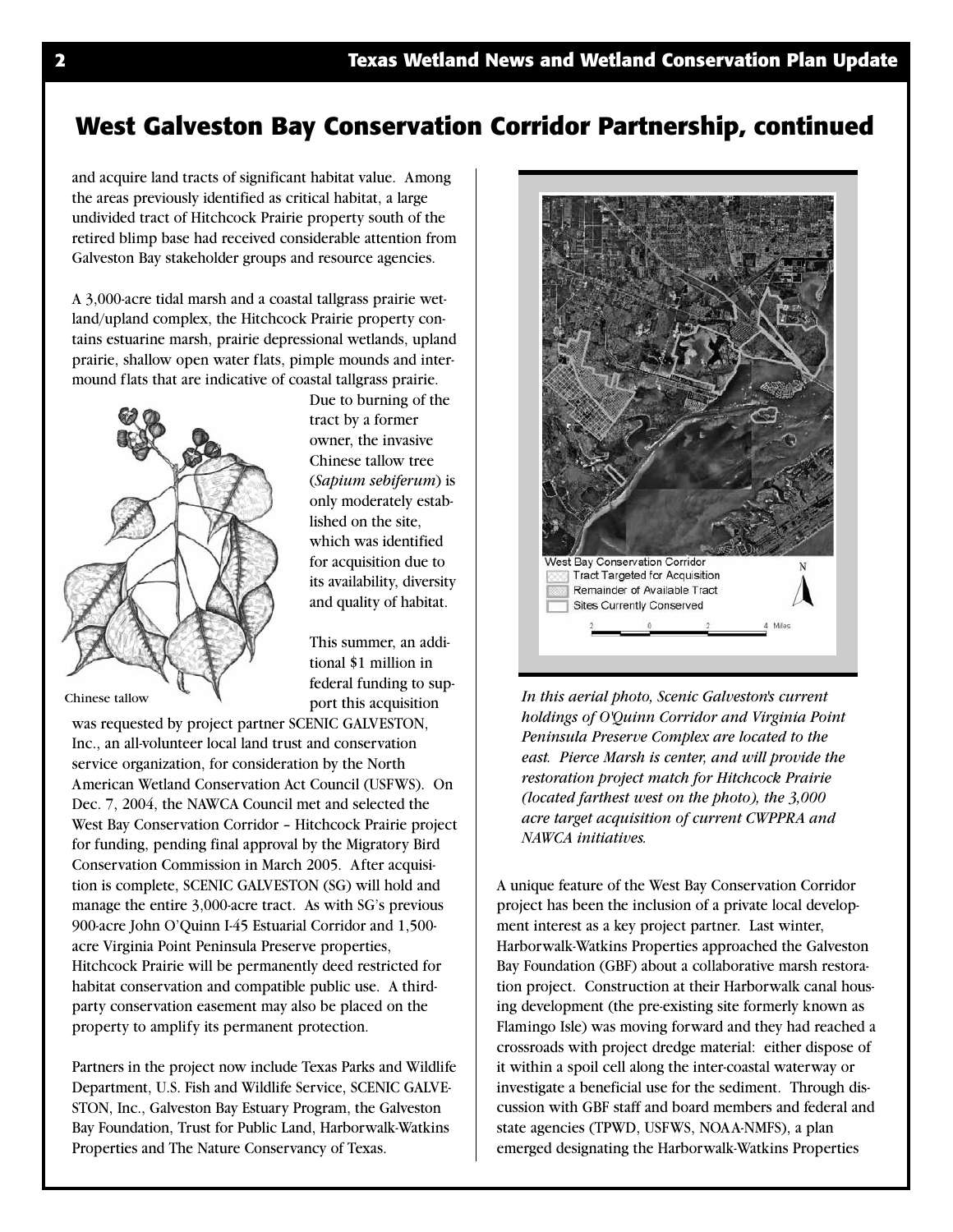### **West Galveston Bay Conservation Corridor Partnership, continued**

intent to voluntarily construct a beneficial uses marsh (not mitigation) in Basford Lake at the Pierce Marsh Preserve conservation property jointly owned by GBF and The Nature Conservancy of Texas. GBF has already created 133 acres of marsh terraces at this site. The new 180-acre restoration project, to commence in late 2004, will build upon these past restoration efforts. After Harborwalk-Watkins completes earthwork, the restored marsh will be planted with smooth cordgrass (*Spartina alterniflora*) and marsh hay cordgrass (*Spartina patens*) by area volunteers led by GBF.

Beneficial Uses Marsh project partners recognized the value of the donated marsh could serve as required local match for federal habitat conservation dollars by doing double-duty toward local habitat conservation. Quickly, a wider team mustered together to pool resources, research and prepare grant proposals and coordinate the purchase of Hitchcock Prairie and, potentially, other West Bay properties with significant habitat resource values. This collaboration between conservation groups, oversight agencies and a property development company is unique within our region.

#### **BENEFITS**

Texas coastal wetlands are an ecological and economical resource vital to the Texas coast. They serve as nursery grounds for over 95% of the recreational and commercial fishery species in the Gulf of Mexico, provide breeding,

nesting and feeding grounds for 75% of North America's bird species, and provide habitat for numerous species of mammals, reptiles and amphibians. Coastal tallgrass prairie has been identified as one of the most endangered community types in North America. It is estimated that only 1% of the pre-settlement acreage of coastal tallgrass prairie currently exists in its native state. This loss can be largely attributed to conversion to urban areas and cropland.

Emergent wetland loss within the corridor has occurred at rates among the highest within the Galveston Bay System. The Virginia Point quadrangle was cited as having the largest emergent marsh loss due to conversion to open water (3,600 acres) while the Hitchcock quadrangle had the largest emergent loss due to conversion to agricultural lands. The wetlands within remnant prairie tracts also are faced with the threat of development without Clean Water Act protection. The Supreme Court case of *Solid Waste Agencies of Cook County vs. United States* (2001) removed Clean Water Act protection from isolated wetlands. Local interpretation of this ruling has resulted in most prairie wetlands being considered non-jurisdictional, and therefore not protected under the Clean Water Act.

This important project will not only protect Galveston Bay saltmarsh, but the coastal prairie wetlands that bound them.

*Coastal tallgrass prairie, with pimple mound in foreground.*

#### **PROJECT CONTACTS:**

Lalise Mason SCENIC GALVESTON, Inc. www.scenicgalveston.org lalise@earthlink.net (713) 664-1584

Jamie Schubert Texas Parks and Wildlife Department william.schubert@tpwd.state.tx.us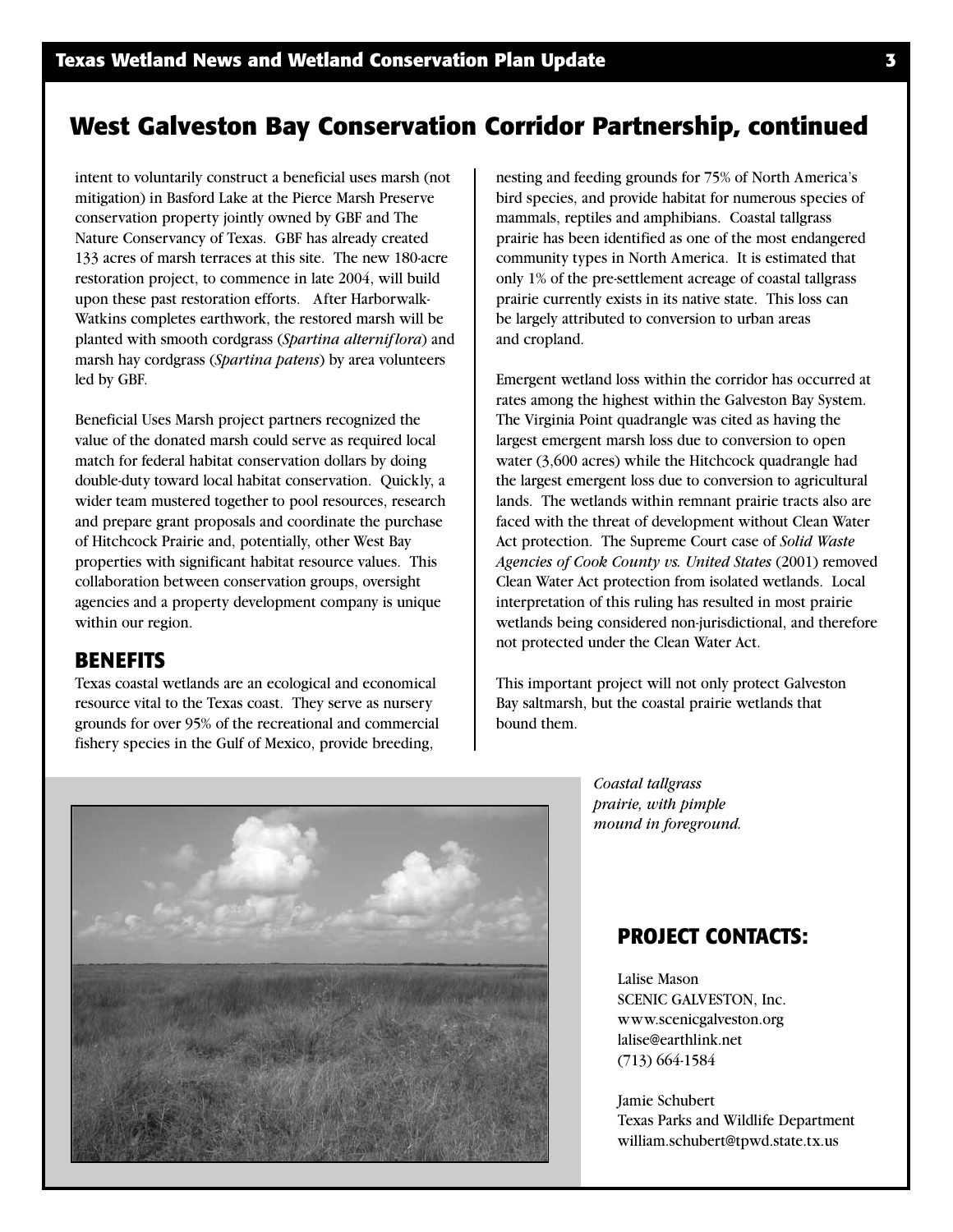## **New Farm Bill Program Benefits Playa Lakes**

*By Debbie Slobe, Playa Lakes Joint Venture*

**Signup is underway for a new initiative under the Farm Bill's Conservation Reserve Program (CRP) aimed at protecting playa lakes. The initiative is of particular importance to Texas, where a majority of all playas exist.**

The Wetlands Restoration Non-Floodplain Initiative (www.fsa.usda.gov/pas/publications/facts/html/nonfloodwet04.htm), or CP23a, provides farmers financial incentives to protect and restore playa wetlands. This is the first Farm Bill program to specifically target playa lakes – of which about 30,000 are located in the Texas Panhandle. The program allocates 250,000 wetland and buffer acres nationally, and of those, 25,000 have been

designated for Texas. If all acres are enrolled, the initiative could bring an estimated \$25 million to landowners in the state.

"We are extremely pleased about this move and what it will mean for playa lakes," said Mike Carter, Playa Lakes Joint Venture (PLJV) Coordinator.



**PHOTO: Playa Lakes Joint Venture**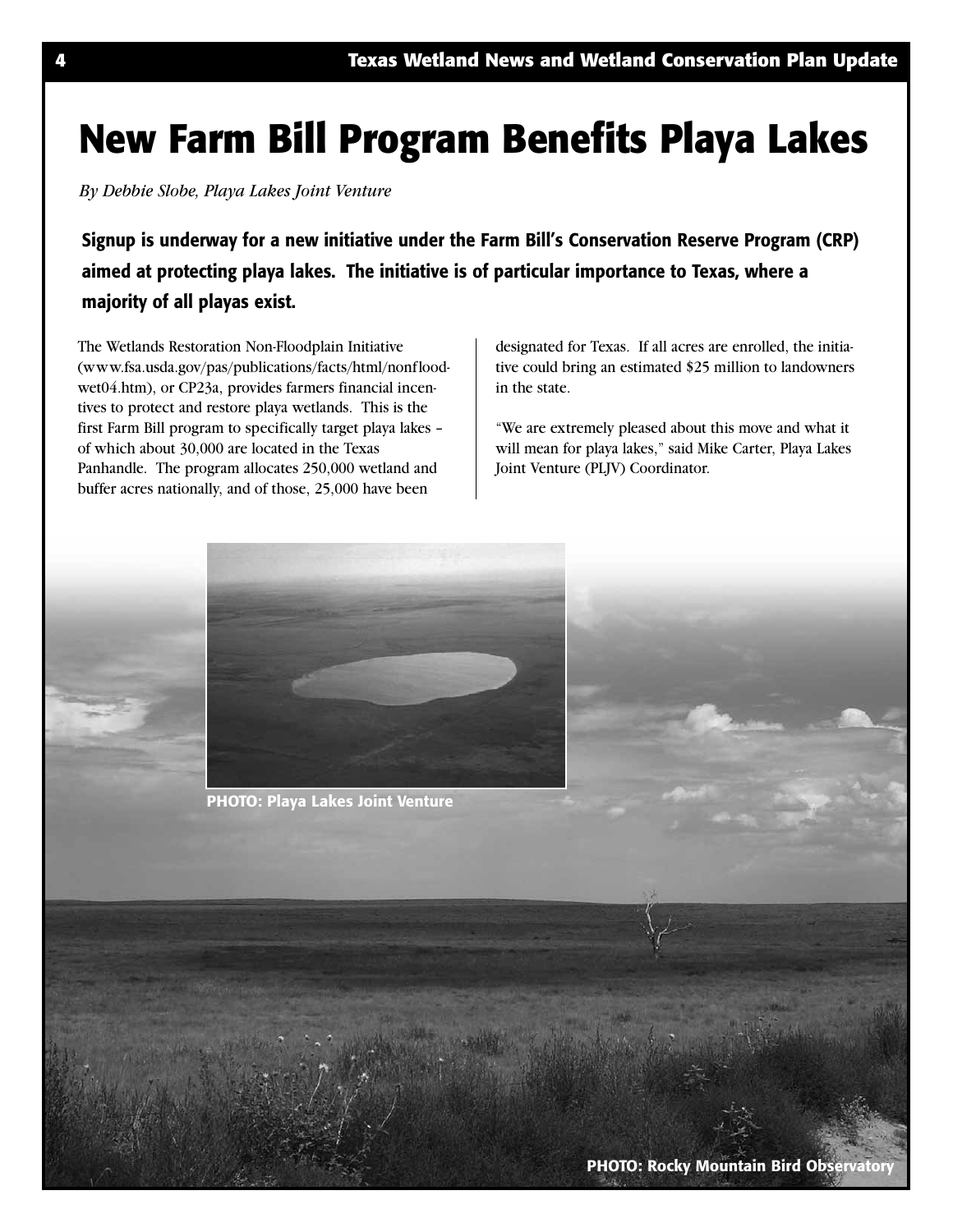Playa lakes are the most numerous wetlands in the Southern High Plains, totaling approximately 50,000 in portions of Colorado, Kansas, Nebraska, New Mexico, Oklahoma and Texas. They are shallow, seasonal wetlands that collect water from the surrounding area after heavy rainfall or runoff events. Playas are the primary source of recharge for the Ogallala Aquifer and are one of the most important wetland habitats for birds in the Central Flyway, hosting millions of migrating, breeding and wintering birds throughout the year.

CP23a provides cost share, annual rental payments and other financial incentives to landowners to restore and

protect playas and other wetlands located outside the 100-year floodplain. Wetlands must have been farmed four out of the past six years, and buffers of up to four times the wetland acreage are eligible for enrollment. CP23a has no maximum wetland size, which will allow larger playas to be enrolled.

"This new initiative in combination with the Farmable Wetlands Program (www.fsa.usda.gov/pas/publications/ facts/html/farmwetland04.htm) means that both large and small playas have a home in the Farm Bill," Carter said.

*continued on the next page*



**PHOTO: U.S. Department of Agriculture – Natural Resources Conservation Service**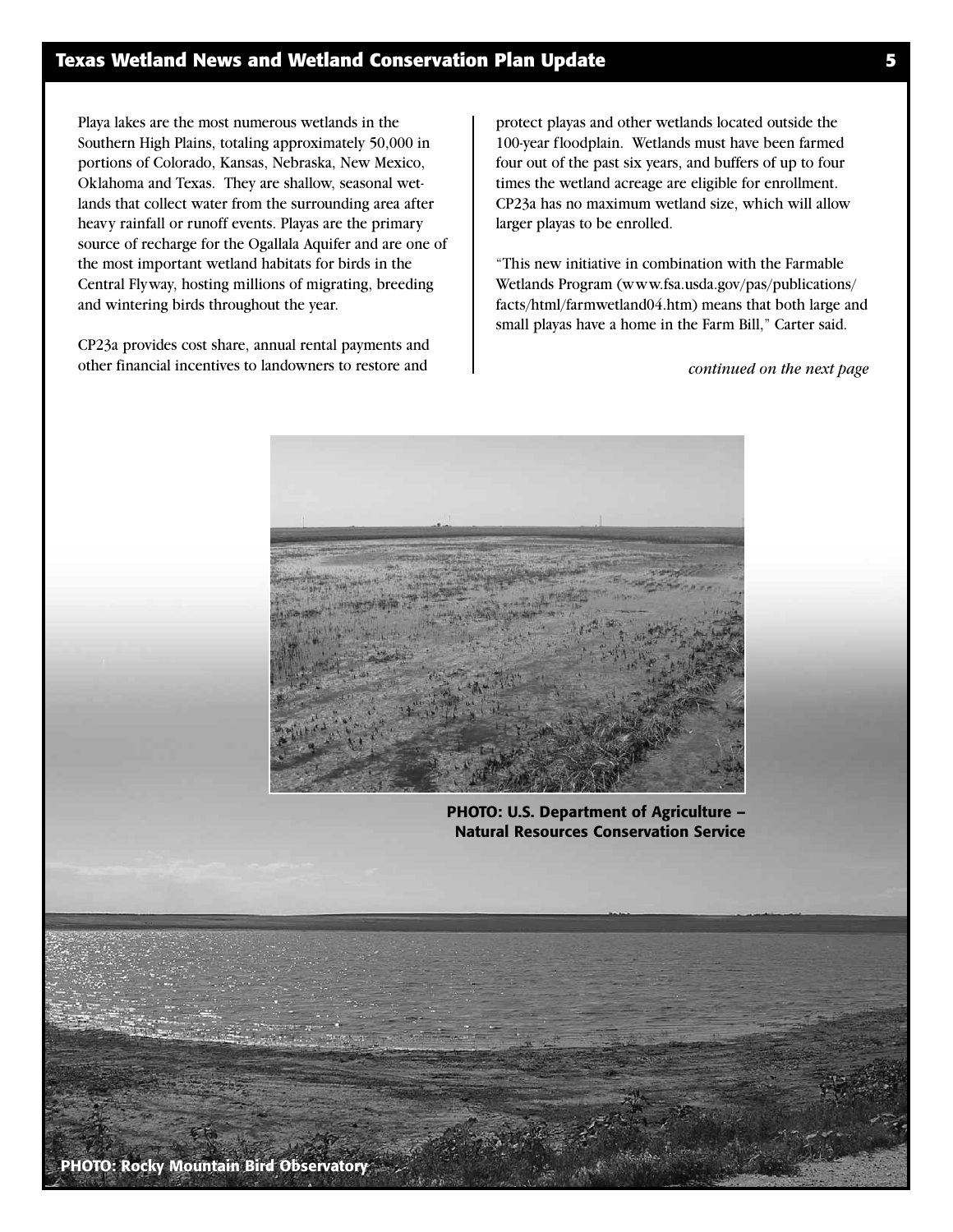PLJV partners set the wheels in motion for the initiative about a year ago when the organization began putting together a Conservation Reserve Enhancement Program (CREP) proposal focused on the playa lakes region. Then in November of last year, Sen. Pat Roberts (KS) introduced legislation to amend the Farmable Wetlands Program to enhance playas' eligibility. Soon after, Rep. Randy Neugebauer (TX) introduced companion legislation in the House, co-signed by Reps. Mac Thornberry (TX), Dennis Moore (KS) and Jerry Moran (KS).

The legislators' urgings resulted in an administrative action to increase eligibility for playa lakes in the Conservation Reserve Program through this new initiative.

"In addition to the dollars provided for playas, we now have a Farm Bill program that mentions playas specifically by name," Carter said. "We are very happy about that."

Signup for CP23a is on a continuous basis through local Farm Service Agency (FSA) offices through Dec. 31, 2007, or until all acres are enrolled.

The Playa Lakes Joint Venture is a partnership of federal and state wildlife agencies, conservation groups and private industry dedicated to the protection of playa lakes, other wetlands and grasslands for the benefit of birds and other wildlife. For more information, visit www.pljv.org

**"**

**In addition to the dollars provided for playas, we now have a Farm Bill program that mentions playas specifically by name.**

**"**



**PHOTO: Courtesy of Darryl Birkenfeld**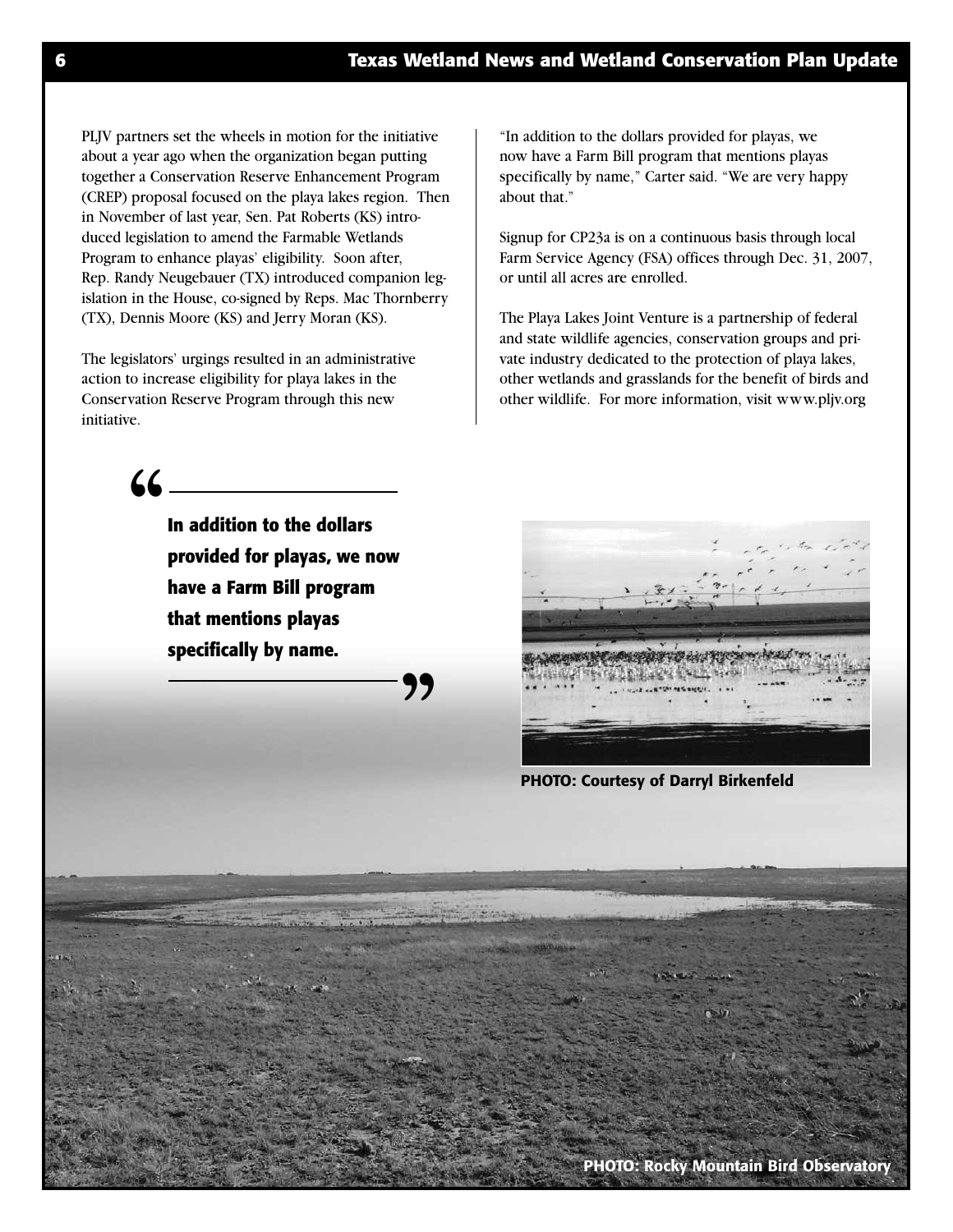## **Master Naturalist Program Seeks Applicants**

Twenty chapters of the Texas Master Naturalist program are conducting spring training classes for volunteers wanting to learn about natural resource and conservation management.

The Texas Master Naturalist program, with 30 chapters located across the state, aims to develop a corps of well-informed citizen volunteers who educate their communities about the management of natural resources. The main qualification needed to become a Certified Texas Master Naturalist is an interest in learning and playing an active part in conservation. Volunteers will receive a minimum of 40 hours training from educators and specialists from places such as universities, natural resource agencies, nature centers and museums. Training topics include interpretation and management of natural resources, ecological concepts, eco-regions in Texas and natural systems management. Volunteers are expected to give 40 hours of service a year in community education, demonstration and habitat enhancement projects. They are also expected to pursue a minimum of eight hours of advance training in areas of personal interest.

Texas Master Naturalist Chapters offering volunteer training this spring are listed with contact information. Enrollment is limited in most chapters. Some registration deadlines are fast approaching so contact a chapter near you to see if seating is still available.

**Abilene–Big Country Chapter.** Training begins April 29. (325) 672-6048 or melissa.owen@aisd.org

**Amarillo–Panhandle Chapter.** Training begins April 11. (806) 352-7463 or suthomps@sbcglobal.net

**Bastrop–Lost Pines Chapter.** Training begins Jan. 10. (512) 321-5073 or carolreidy@hotmail.com

**Beaumont–Upper Coast Chapter.** Training begins April 5. (409) 835-8461 or tslooney@tamu.edu

**Bryan—Brazos County Chapter.** Training planned for April. (979) 458-1099 or sarnold@ag.tamu.edu

**Conroe/Huntsville–Heartwood Chapter.** Classes begin April 16. texasnaturelover@earthlink.net

**Dallas–North Texas Chapter.** Classes begin Feb. 15. (214) 904-3050 or xxxsharp@aol.com

**Edinburg–Rio Grande Valley Chapter.** Training begins Feb. 10 with a registration deadline on Jan. 26. (956) 364-1410 or rgvctmn@aol.com

**El Paso–Trans Pecos Chapter.** Spring dates pending. (915) 859-7725 or r-bader@tamu.edu

**Galveston–Galveston Bay Area Chapter.** Training begins Feb. 24. (281) 534-3413, ext.3 or jk-massey@tamu.edu

**Junction–Western Edwards Plateau Chapter.** Classes begin April 19. (325) 446-2301 or martha.richardson@ttu.edu

**Harlingen–Rio Grande Valley Chapter.** Classes begin Feb. 16 with a registration deadline on Jan. 26. (956) 354-1410 or rgvctmn@aol.com

**Houston–Gulf Coast Chapter.** Classes begin Feb. 28. (281) 855-5600 or gcmn@tamu.edu

**New Braunfels–Lindheimer Chapter.** Classes begin April 5. (830) 620-3440 or elee@gvtc.com

Port Lavaca-Mid Coast Chapter. Training begins in February. (361) 552-5187 or http://midcoast.tamu.edu

**San Antonio–Alamo Area Chapter.** Classes start March 24 with a registration deadline on Feb. 24. (210) 698-2397 or www.alamomasternaturalist.org

**San Marcos–Hays County Chapter.** Classes begin Feb. 8 with a registration deadline on Jan. 14. (512) 393-2120 or jp10@swt.edu

**Tyler–East Texas Chapter.** Classes begin Jan. 22. (903) 566-9394 or irene.hamel@tpwd.state.tx.us

**Waco–Heart of Texas Chapter.** Training begins March 23. Nada Wareham: (254) 799-7170 or nadawaco@yahoo.com

**Wichita Falls–Rolling Plains Chapter.** Training begins in March. Mark Howell: (940) 766-2383 or mark.howell@tpwd.state.tx.us

## 淡

**Texas Parks and Wildlife Department and Texas Cooperative Extension co-sponsor the Texas Master Naturalist program statewide. For more information about existing chapters or forming a new chapter contact Sonny Arnold, Assistant Program Coordinator, 111 Nagle Hall, 2258, TAMU, College Station, TX 77843-2258. Call (979) 458-1099 or E-mail: sarnold@ag.tamu.edu**